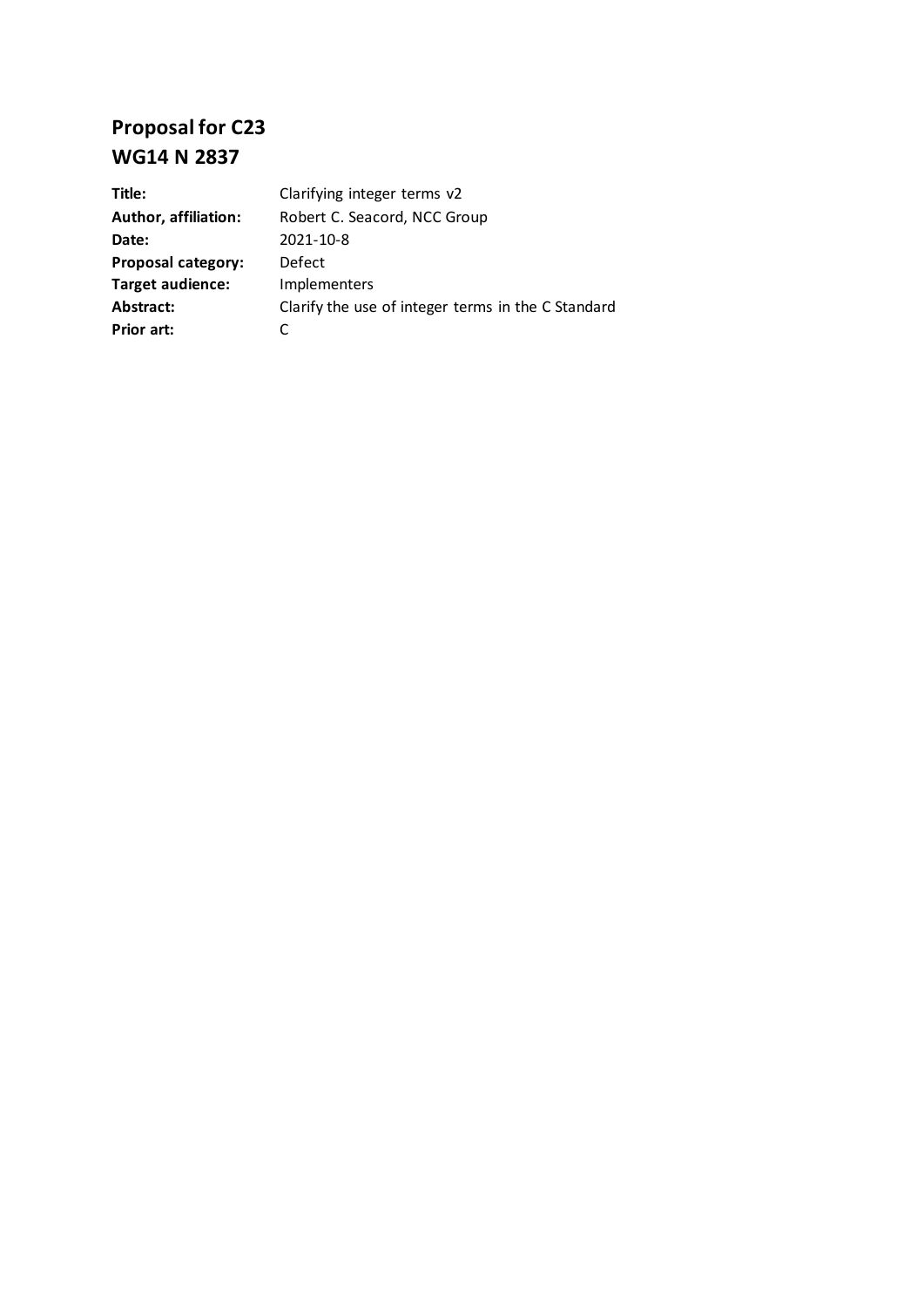# Clarifying integer terms

Reply-to: Robert C. Seacord (rcseacord@gmail.com) Document No: **N 2837** Reference Document: **N 2811** Date: 2021-10-8

# **Change Log**

2021-9-12:

• Initial version

## 2021-10-8:

- Changed definition of wraparound to also apply to signed values
- Changed the proposed language for checked integer operations

# **Introduction and Rationale**

During a committee discussion of the behavior of calloc, it became clear that the committee lacks a consensus definition of terms such as "overflow" and "wraparound" that are commonly used to discuss integer arithmetic. The objective of this paper is to clarify the meaning of terms so that they can be used in the standard and communicating about C in a precise manner, and not to alter any existing normative behaviors.

The C99 Rationale, Subclause 6.2.5, "Types" states that:

*The keyword unsigned is something of a misnomer, suggesting as it does in arithmetic that it is non-negative but capable of overflow. The semantics of the C type unsigned is that of modulus, or wrap-around, arithmetic for which overflow has no meaning. The result of an unsigned arithmetic operation is thus always defined, whereas the result of a signed operation may be undefined. In practice, on two's-complement machines, both types often give the same result for all operators except division, modulus, right shift, and comparisons. Hence there has been a lack of sensitivity in the C community to the differences between signed and unsigned arithmetic.*

The term overflow is a defined term of art in ISO/IEC 2382:2015, Information technology — Vocabulary which is included in Subclause 2, "Normative References", paragraph 2 as a normative reference:

#### 2124111

#### **arithmetic overflow**

#### overflow

<arithmetic and logic operations> portion of a numeric word expressing the result of an arithmetic operation by which its word length exceeds the word length provided for the number representation

Note 1 to entry: overflow; arithmetic overflow: terms and definition standardized by ISO/IEC [ISO 2382-2:1976].

Note 2 to entry: 02.07.03 (2382)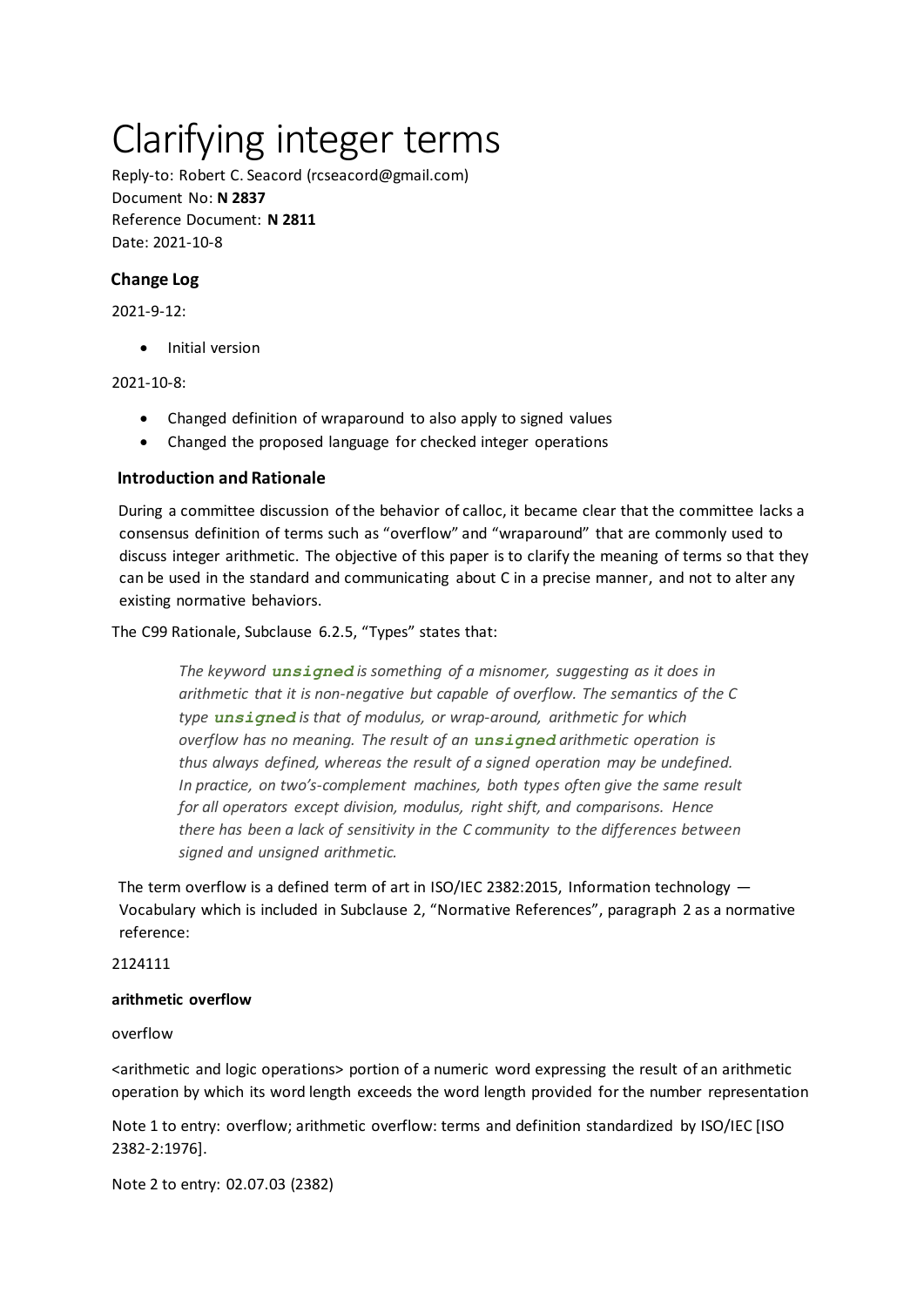[SOURCE: ISO-2382-2 \* 1976 \* \* \* ]

## **Overflow**

The term overflow appears 49 times in the N 2596 working draft.

The following types of overflow in the standard:

- 1. Integer overflow
- 2. Pointer arithmetic overflow (Subclause 6.5.6, "Additive operators", paragraph 9)

3. Floating-point overflow

4. Buffer overflow

We propose retaining the overflow term from ISO/IEC 2382 but preface it with "integer overflow" when specifically discussing integer overflow. Because most uses of the term "overflow" in the C Standard refer to floating-point overflow, we proposed continuing to use the unadorned term "overflow" to refer to floating-point overflow.

There are three separate behaviors that are considered integer overflow by the C Standard:

1a. Signed integer arithmetic that overflows.

1b. **INT\_MIN % -1** which has undefined behavior (6.5.5#7) because **INT\_MIN /-1** overflows.

1c. Out-of-range shift counts.

Some examples of the use of the term "overflow" from the C standard when specifically referring to integer overflow include:

"Provided the addition of two chars can be done without overflow, or with overflow wrapping silently to produce the correct result, the actual execution need only produce the same result, possibly omitting the promotions."

"However, on a machine in which overflow silently generates some value and where positive and negative overflows cancel, the above expression statement can be rewritten by the implementation in any of the above ways because the same result will occur."

"Regardless, no arithmetic operation on valid values can generate a trap representation other than as part of an exceptional condition such as an overflow, and this cannot occur with unsigned types."

Of particular concern is the following text from subclause "6.2.5 Types" from paragraph 9:

*A computation involving unsigned operands can never overflow, because a result that cannot be represented by the resulting unsigned integer type is reduced modulo the number that is one greater than the largest value that can be represented by the resulting type.*

The key phrase is "a result that cannot be represented by the resulting unsigned integer type". Because of this wording, the result has overflowed based on the ISO 2382 definition.

C++ states that "The range of representable values for the unsigned type is 0 to  $2^N-1$  (inclusive); arithmetic for the unsigned type is performed modulo  $2^N$ [\(https://eel.is/c++draft/basic#fundamental-2\).](https://eel.is/c++draft/basic#fundamental-2)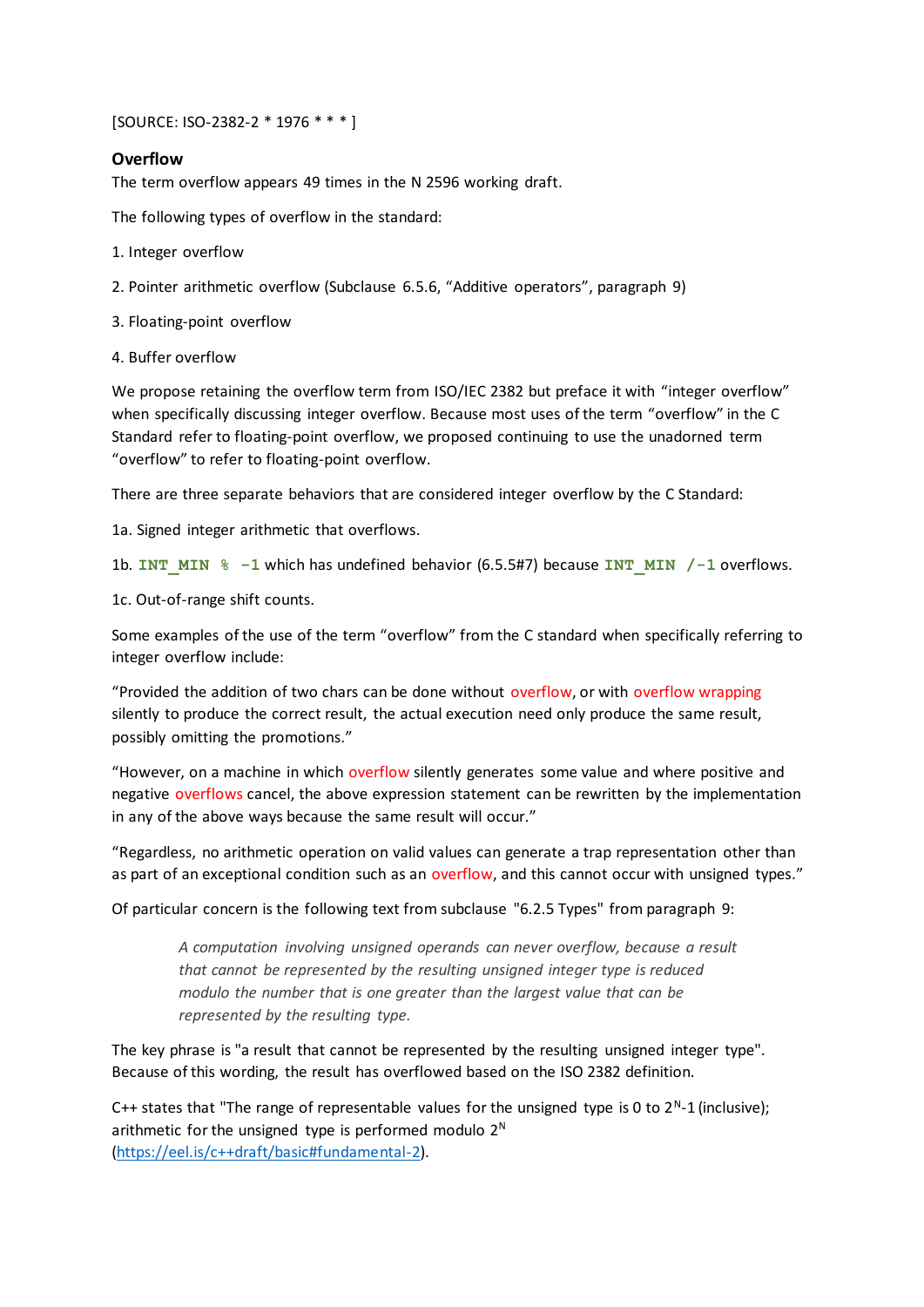C++ defines arithmetic for unsigned integers as never producing a value that cannot be represented. The C++ phrasing is consistent with ISO 2382 because it defines the arithmetic result of unsigned operations as not producing an overflow.

So our text is clearly wrong and contradictory. To maintain the intended meaning that unsigned integer arithmetic cannot overflow it can be changed to the following (consistent with C++):

The range of representable values for the unsigned type is 0 to  $2^N-1$  (inclusive). A computation involving unsigned operands can never produce an overflow, because arithmetic for the unsigned type is performed modulo  $2^N$ .

Having unsigned integers behave as a semiring preserves the notion that overflow is an error condition and that wraparound is well-defined behavior.

For checked integer operations [N2683], the operations are performed as if both operands were represented in a signed integer type with infinite range. This means that the operation cannot overflow an infinite number of bits.

Checked arithmetic produces a wrapped value. Normally conversion of out-of-range integers to a signed integer type is implementation-defined (6.3.1.3#3: "Otherwise, the new type is signed and the value cannot be represented in it; either the result is implementation-defined or an implementation-defined signal is raised."), so simply converting the value as if by assignment is not the intended behavior.

## **Pointer Arithmetic**

Subclause 6.5.6, "Additive operators", paragraph 9 uses the term "overflow" with respect to pointer arithmetic:

*If both the pointer operand and the result point to elements of the same array object, or one past the last element of the array object, the evaluation shall not produce an overflow; otherwise, the behavior is undefined.*

It is unclear from this text if the resulting pointer was beyond the too-far element that overflow had occurred. You can also read this as saying that overflow can't happen if the resulting pointer points to the array. This reading would contradict the idea that if the pointer arithmetic produces overflow that this results in undefined behavior. The following formulation makes it clear how the overflow term is being used and exactly which behaviors are undefined:

...If both the pointer operand and the result do not point to elements of the same array object, or one past the last element of the array object, the evaluation shall not produce an overflow; otherwise, behavior is undefined. If the addition or subtraction produces an overflow, the behavior is undefined.

This change is severable from the remainder of this proposal.

#### **Floating Point**

Conversions from floating-point to unsigned integer can overflow.

For IEEE-754 floating-point, that out of range conversion raises FE\_INVALID.

However, real implementations mostly do NOT detect that error.

See<http://www.tybor.com/tflt2int.c>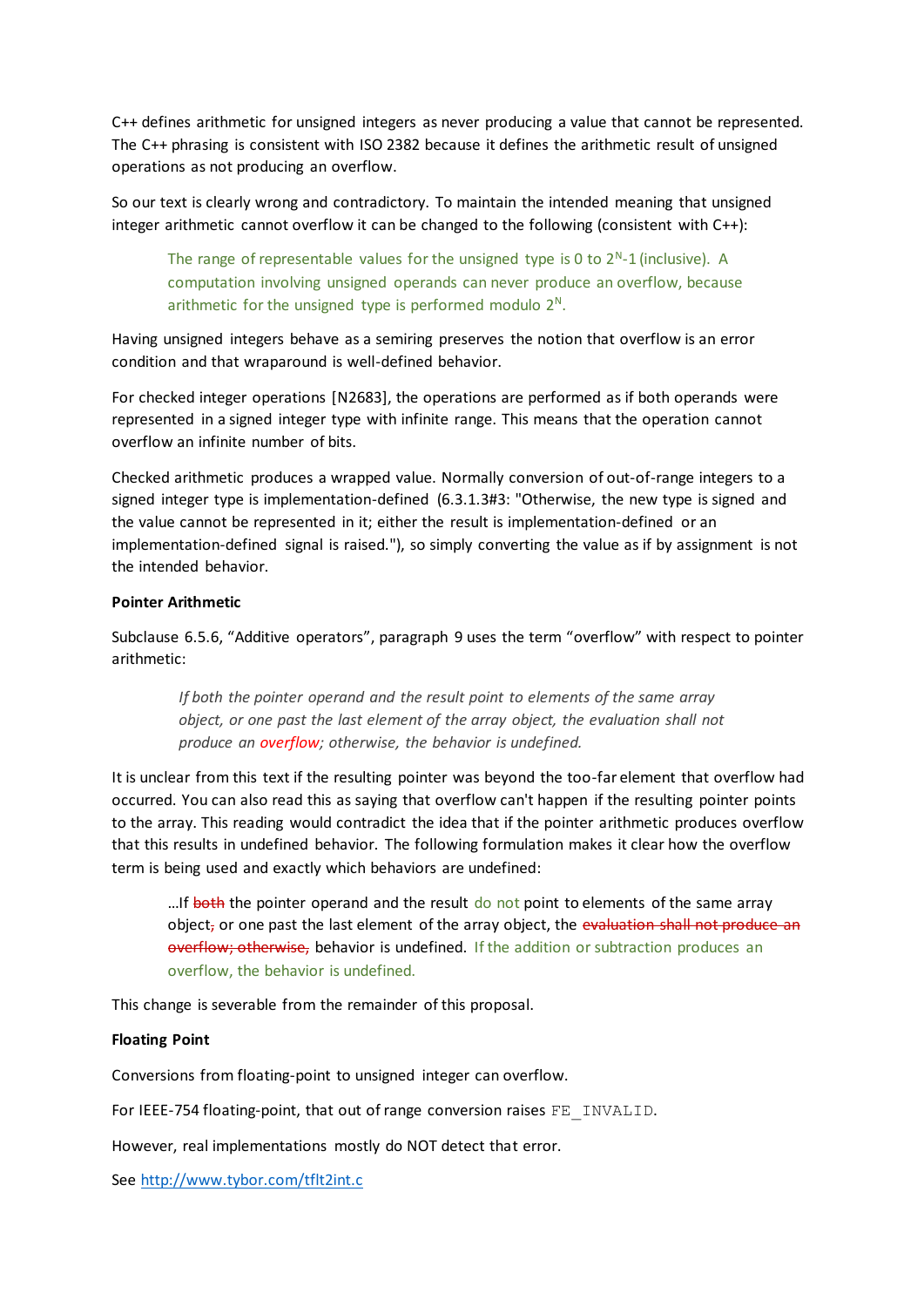#### 6.3.1.4 Real floating and integer

If the value of the integral part cannot be represented by the integer type, the behavior is undefined.65)

<sup>65)</sup> The remaindering operation performed when a value of integer type is converted to unsigned type need not be performed when a value of real floating type is converted to unsigned type. Thus, the range of portable real floating values is  $(-1, Utype MAX + 1)$ .

This paper does not propose any changes to the use of the term "overflow" with respect to floating point.

#### **Buffer**

The term buffer overflow is also used in Annex K of this paper to refer to write outside the bounds of an array. This used of the term overflow is not addressed by this paper.

#### **Wraparound**

ISO/IEC 2382 also contains two definitions of wraparound, neither of which are appropriate in the context of <arithmetic and logic operations>

2126020

#### **wraparound**

<computer graphics> displaying, at the opposite end of the display space, the part of a display image that would otherwise lie outside that display space

Note 1 to entry: wraparound: term and definition standardized by ISO/IEC [ISO/IEC 2382-13:1996].

Note 2 to entry: 13.03.29 (2382)

[SOURCE: ISO-IEC-2382-13 \* 1996 \* \* \* ]

#### 2126184

#### **wraparound**

<text processing> function that enables text entered after the last position on a line to be placed automatically at the beginning of the next line

Note 1 to entry: wraparound: term and definition standardized by ISO/IEC [ISO/IEC 2382-23:1994].

Note 2 to entry: 23.04.21 (2382)

[SOURCE: ISO-IEC-2382-23 \* 1994 \* \* \* ]

The C Standard does not explicitly define any of these terms in Subclause 3, "Terms, definitions, and symbols". The definition of wraparound is implicit in the text.

We propose to add the following definition:

#### **wraparound**

the process by which a value is reduced modulo  $2^N$  where *N* is the width of the resulting type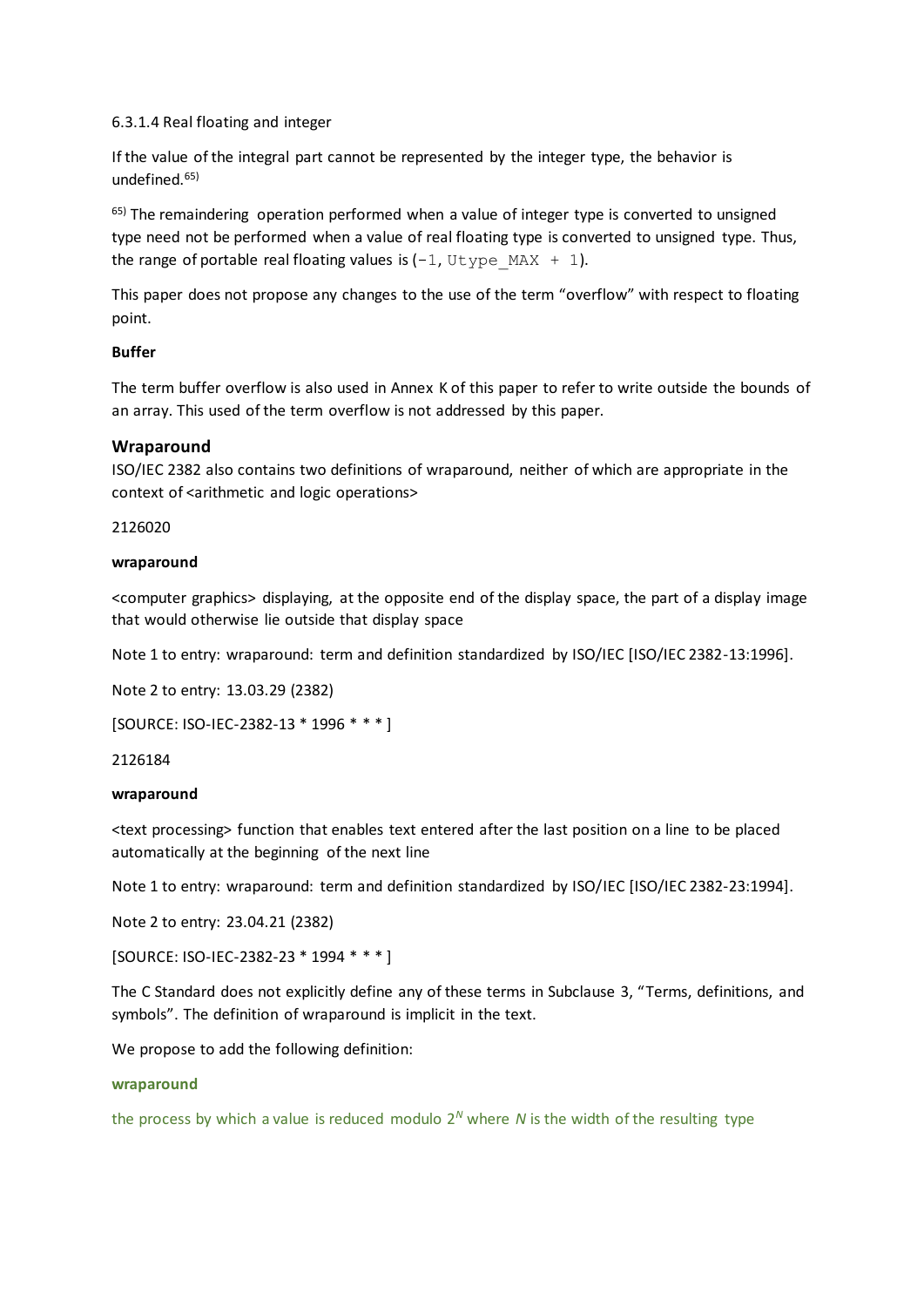This is defined as a noun to be consistent with the ISO/IEC 2382 definition of overflow but can be used in various forms: wraparound (noun), wraps around (v, present tense), wrapped around (v, past tense), wrap-around arithmetic (adjective).

This change is severable from the remainder of this proposal.

# **Annex H**

Annex H documents the extent to which the C language supports the ISO/IEC 10967–1 standard for language independent arithmetic (LIA–1). The language independent (arithmetic) standards were developed by WG11 many years ago, and at the time was considered useful not only by WG11 members but were also supported by SC22 and several language developing WGs like WG14. There are three LIA standards, which are ISO/IEC 10967 Parts 1, 2, and 3 (nicknamed LIA-1, LIA-2, and LIA-3). None of them really fit C well, and after binding to LIA-1, WG 14 did not try to fit to the others.

Part of LIA-1 is an abstract version of IEEE floating point (without the bit representations). Because we now do a great job of binding directly to IEEE floating point, we do not need that part of LIA-1.

The integer part of LIA-1 only marginally fits C. It is consequently confusing for novice programmers who are trying to understand the C language. The confusion is compounded by the fact that LIA-1 overloads the term overflow, introducing a new additional meaning for it. It would also need to be maintained, which will cause extra work for the committee.

There are no known dependencies on Annex H. This proposal recommends removing Annex H from the standard. Removing Annex H will leave a gap in the Annex naming sequence. The resolution of this problem is an editorial matter, but could be addressed, for example, by moving Annex N (TS 18661-3 as Annex) so that all three floating-point Annexes are collocated.

This change is severable from the remainder of this proposal.

#### **Proposed Wording**

The wording proposed is a diff from WG14 N2596. Green text is new text, while red text is deleted text.

#### **Add the following text as Subclause 3.22:**

3.22

#### **wraparound**

the process by which a value is reduced modulo  $2^N$  where  $N$  is the width of the resulting type

#### **Subclause 5.1.2.3, "Program execution" paragraph 11:**

… Provided the addition of two chars can be done without integer overflow, or with integer overflow wrapping silently to produce the correct result, the actual execution need only produce the same result, possibly omitting the promotions.

#### **Subclause 5.1.2.3, "Program execution" paragraph 15:**

…On a machine in which integer overflows produce an explicit trap and in which the range of values representable by an int is [−32768, +32767], the implementation cannot rewrite this expression as… However, on a machine in which integer overflow silently generates some value and where positive and negative integer overflows cancel, the above expression statement can be rewritten by the implementation in any of the above ways because the same result will occur.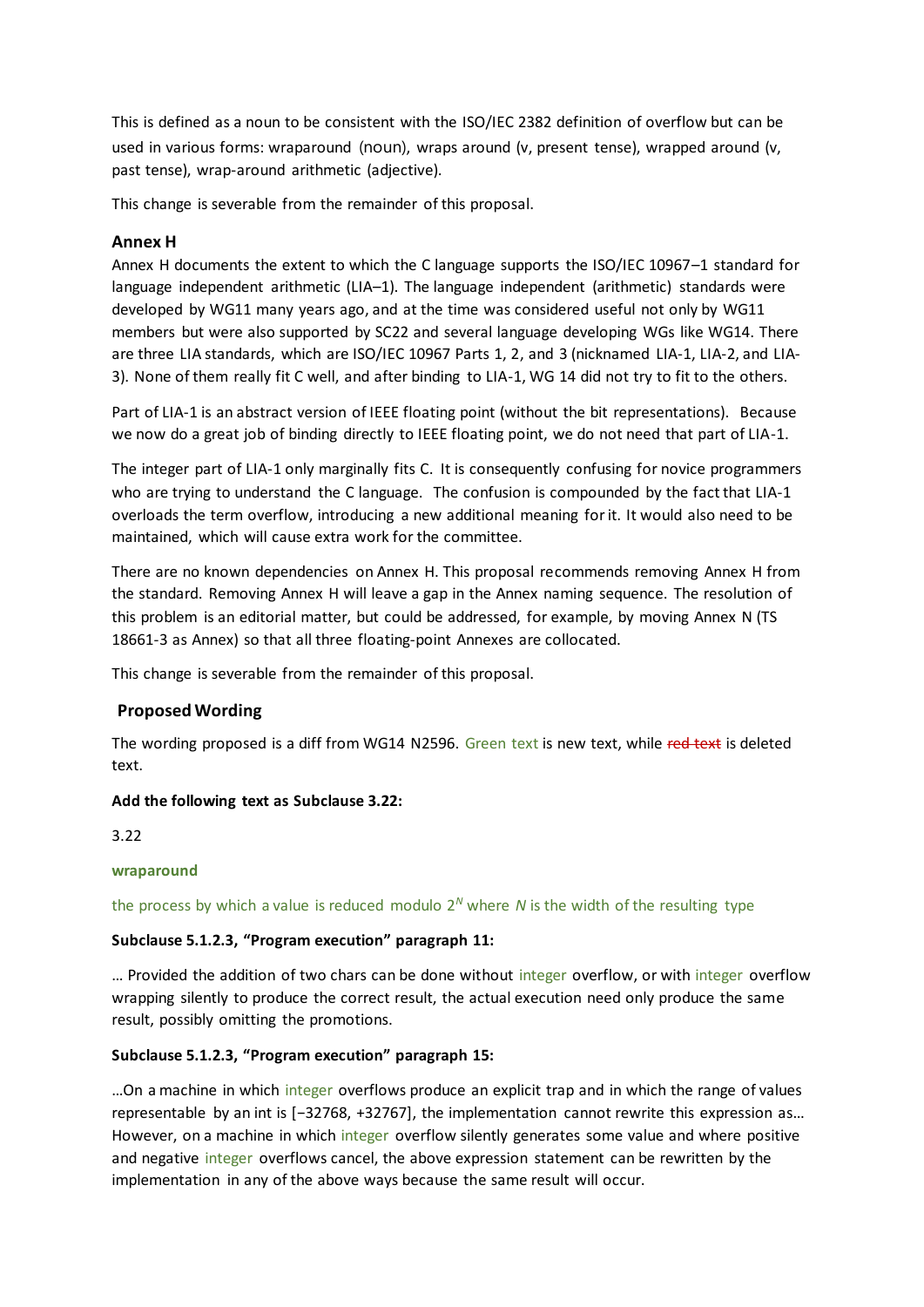#### **Replace Subclause 6.2.5, "Types" paragraph 9 with the following paragraph:**

The range of nonnegative values of a signed integer type is a subrange of the corresponding unsigned integer type, and the representation of the same value in each type is the same.<sup>44)</sup> The range of representable values for the unsigned type is 0 to  $2<sup>N</sup>$ -1 (inclusive). A computation involving unsigned operands can never produce an overflow, because a result that cannot be represented by the resulting unsigned integer type is reduced modulo the number that is one greater than the largest value that can be represented by the resulting type. arithmetic for the unsigned type is performed modulo  $2^N$ .

## **Replace Subclause 6.2.6.2, "Integer types" paragraph 5 with the following paragraph:**

NOTE 1 Some combinations of padding bits might generate trap representations, for example, if one padding bit is a parity bit. Regardless, no arithmetic operation on valid values can generate a trap representation other than as part of an exceptional condition such as an integer overflow, and this cannot occur with unsigned types. All other combinations of padding bits are alternative object representations of the value specified by the value bits.

## **Modify Subclause , "Additive operators", paragraph 9 as follows:**

...If both the pointer operand and the result do not point to elements of the same array object, or one past the last element of the array object, the evaluation shall not produce an overflow; otherwise, behavior is undefined. If the addition or subtraction produces an overflow, the behavior is undefined.

## **Modify Subclause 6.5.7, "Bitwise shift operators", paragraph 4 as follows:**

The result of  $E1 \ll E2$  is  $E1$  left-shifted E2 bit positions; vacated bits are filled with zeros. If E1 has an unsigned type, the value of the result is  $E1 \times 2E^2$ , wrapped around reduced modulo one more than the maximum value representable in the result type. If E1 has a signed type and nonnegative value, and  $E1 \times 2E^2$  is representable in the result type, then that is the resulting value; otherwise, the behavior is undefined.

# **Modify Subclause 7.17.7.5, "The atomic\_fetch and modify generic functions" paragraph 3 as follows:**

...For signed integer types, arithmetic is defined to use performs silent wrap-around wraparound on integer overflow; there are no undefined results…

# **Modify Subclause 7.24.1, "Checked Integer Operations" paragraph 5 as follows:**

If these macros return  $false$ , the value assigned to  $*result$  correctly represents the mathematical result of the operation. Otherwise, these macros return true. In this case, the value assigned to \*result is the mathematical result of the operation wrapped around to the width of \*result result reduced by modular arithmetic on two's complement representation with silent wrap-around on overflow.

#### **Remove Annex H (informative) Language independent arithmetic**

# **4.0 Acknowledgements**

I would like to recognize the following people fortheir help with this work: Aaron Ballman, David Keaton, David Svoboda, Joseph Myers, and Jens Gustedt.